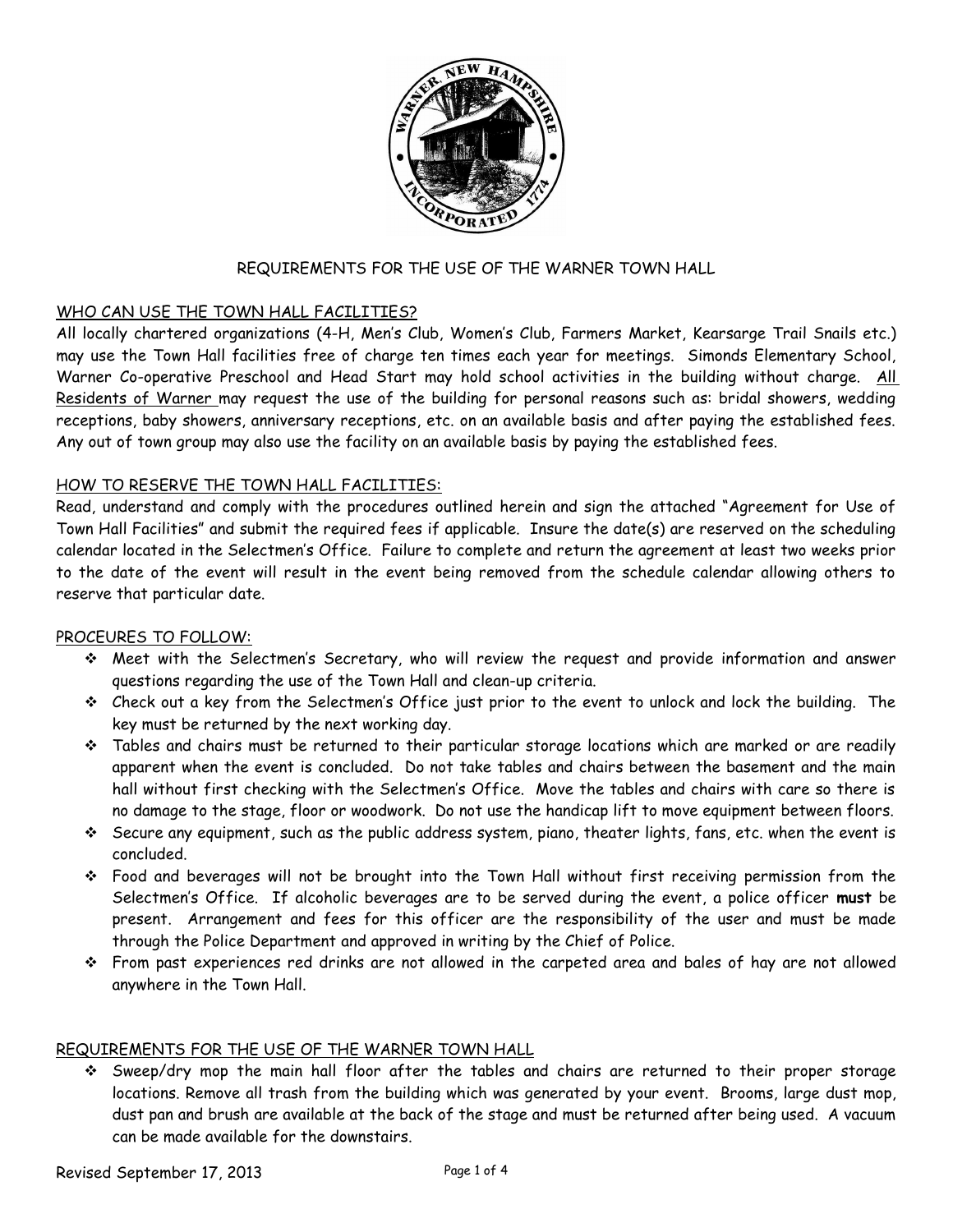- Do not tape, clip, staple, tie or hitch anything to the windows or the stage drapes. Do not tape anything on the wood or painted surfaces and no staples or tacks are allowed in the woodwork. Do use duct tape to hang anything. **Failure to comply will result in forfeiting the cleaning deposit**.
- $\div$  Keeping with New Hampshire State Law, there is no smoking inside the Town Hall. Use only designated smoking areas outside the building.
- Upon conclusion of your event, please turn off all lights, close all internal doors, draw the stage drapes and turn thermostats back to 55 degrees and lock all outside doors.

### ESTABLISHED USER FEES:

All locally chartered organizations using the main hall or basement meeting room, who are charging a fee or conducting a money making event, plus WARNER RESIDENTS using the facility for personal reasons, will be required to pay a \$50 "refundable cleaning" deposit and pay in advance the following fee:

- A. \$100 fee for the main hall per day/event (an additional \$15 per day for heating season)
- B. \$50 per day for the lower meeting room
- C. \$25 per day for the kitchen

All locally chartered organizations using the main hall or basement meeting room, who are not charging a fee or conducting a money making event will be required to pay a \$50 "refundable cleaning" deposit and pay in advance the following fee:

- A. \$50 for the main hall (an additional \$15 during heating season)
- B. \$25 for the lower meeting room
- C. \$15 for the kitchen

Non-resident groups may rent the facilities for the following fees:

- A. \$200 fee for the main hall per day (an additional \$15 per day for heat in the winter)
- B. \$100 per day for the lower meeting room
- C. \$50 per day for the kitchen

## Equipment Use:

- A. \$100 Refundable deposit for use of the sound system
- B. \$200 Refundable deposit for use of the lighting system
- C. Training for both systems will be arranged with the Maintenance Technician

Note: Arranging hired janitorial service if desired is the responsibility of the user. Failure to return the facility to acceptable cleanliness standards will jeopardize any future use of the facility and will result in forfeiture pf the "refundable cleaning" deposit.

\*\*With cancellation of an event all funds will be returned.

### Event Insurance

Each application will be reviewed and determined if event insurance is required.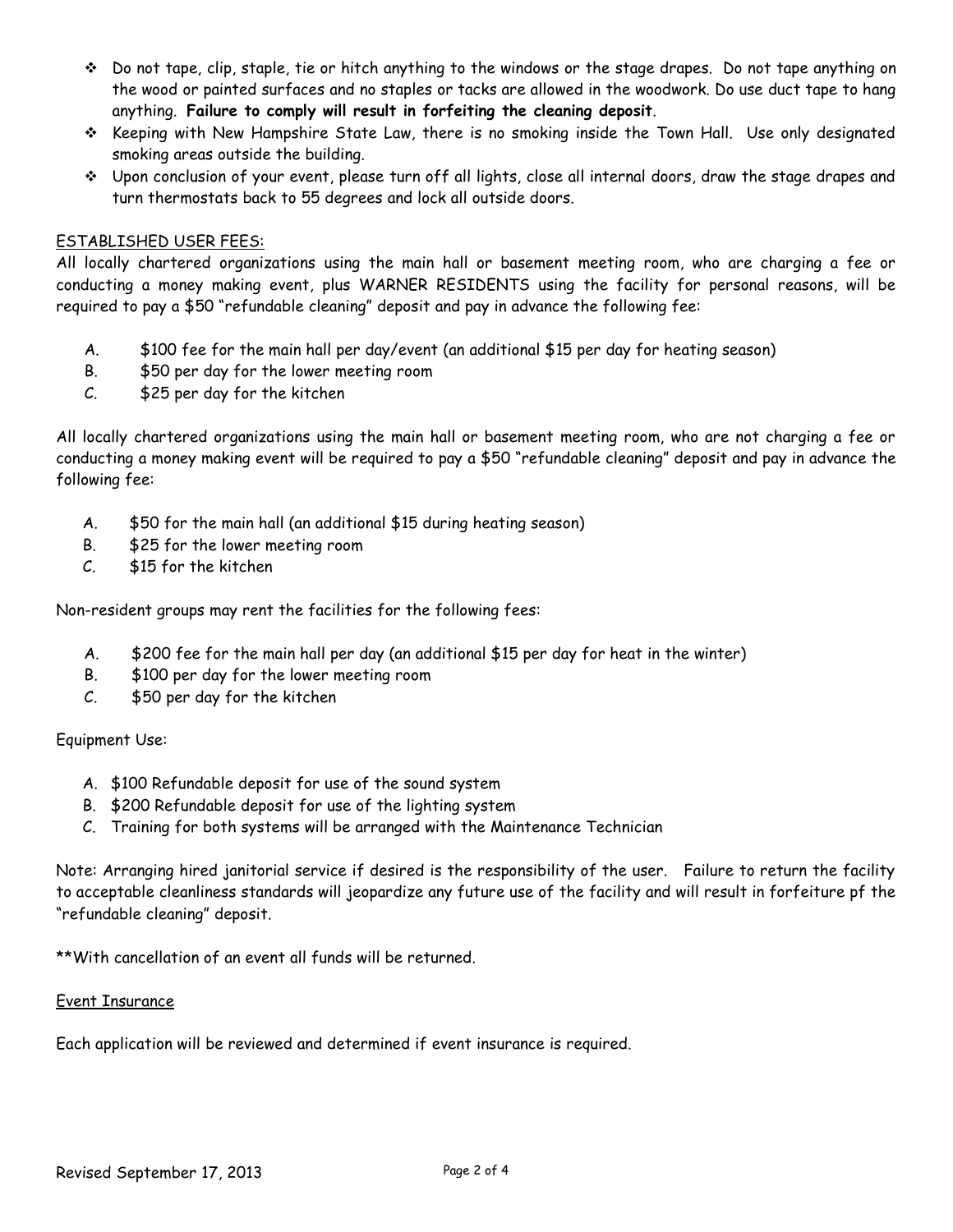### SELECTMEN'S CAVEAT:

Town held meetings have preference over other events. "Requirements for the use of the Warner Town Hall" may be changed or waived by the vote of the Board of Selectmen. The Selectmen also reserves the right to refuse use of the Town Hall for cause and to impose such other fees and/or restrictions as conditions may require.

### RESERVING TOWN HALL:

| Date(s) requested and fees (if applicable) submitted               |            |           |  |  |
|--------------------------------------------------------------------|------------|-----------|--|--|
| Room(s) to be reserved                                             |            |           |  |  |
| Nature of event and approximate number of people involved_________ |            |           |  |  |
|                                                                    |            |           |  |  |
| Will food and beverage be involved?                                | $\Box$ Yes | $\Box$ No |  |  |
| Will alcoholic beverages be available?                             | $\Box$ Yes | $\Box$ No |  |  |
| Police Officer arranged?                                           | $\Box$ Yes | $\Box$ No |  |  |

I have read "Requirements for the Use of the Warner Town Hall" and will comply with the guidelines and instructions stated.

\_\_\_\_\_\_\_\_\_\_\_\_\_\_\_\_\_\_\_\_\_\_\_\_\_\_\_\_\_\_\_\_\_\_\_\_\_\_\_\_\_\_\_\_\_\_\_\_\_\_\_\_\_\_\_\_\_\_\_\_\_\_\_\_\_\_\_\_\_\_

| Signature                            | Telephone | Date                                           |
|--------------------------------------|-----------|------------------------------------------------|
| Address                              | Town      | State                                          |
| APPROVAL                             |           | <b>BOARD OF SELECTMEN</b><br>(When Applicable) |
| Town Administrator                   |           |                                                |
| Office Use Only:                     |           |                                                |
| Event Requires Event Insurance a Yes | $\Box$ No |                                                |
|                                      |           |                                                |